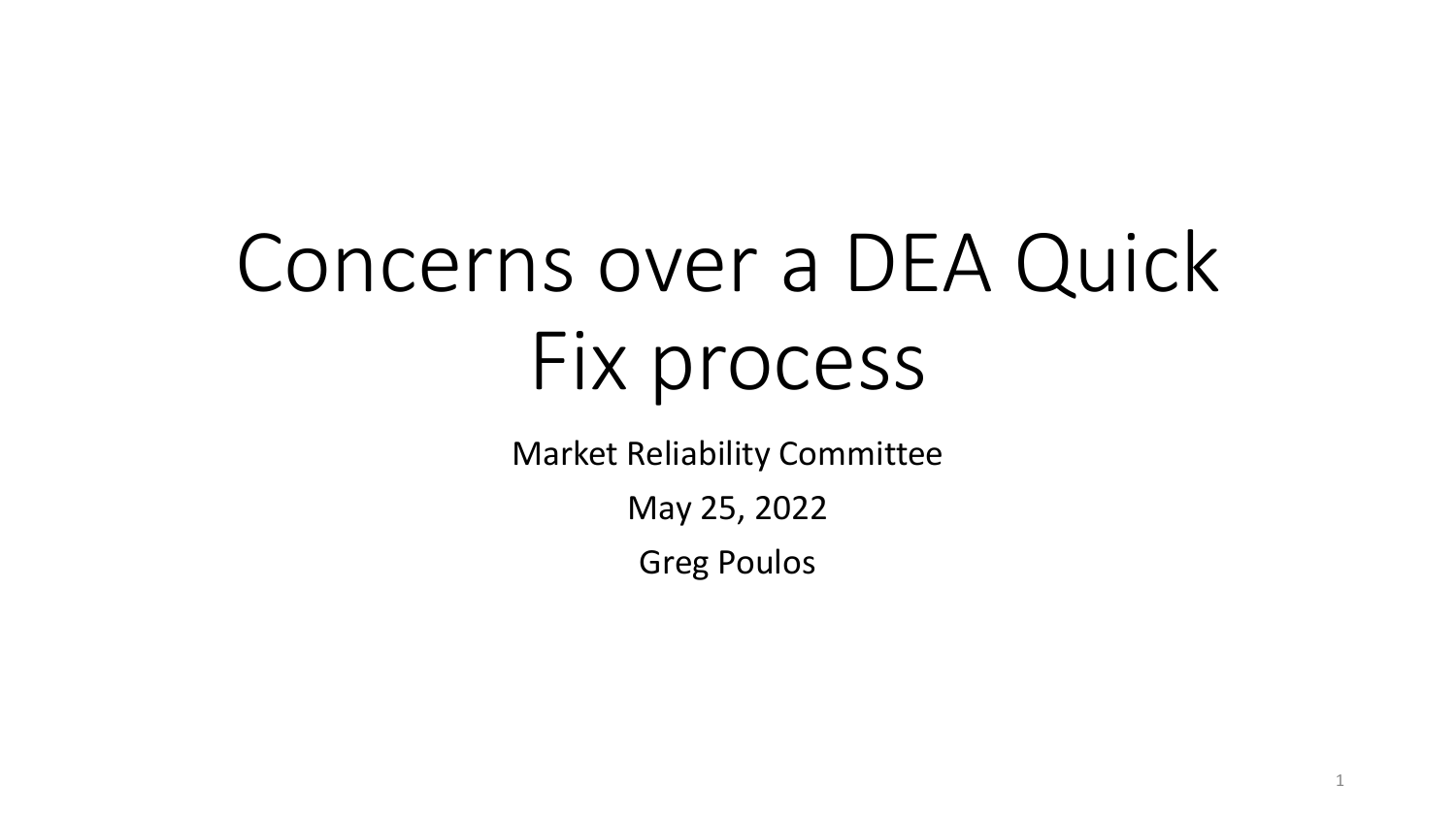This topic is not appropriate for a quick fix  $$ stakeholders should vote "no" on the proposal.

### 8.6.1 "Quick Fix"

From time to time, there may be issues identified by PJM, FERC, the Market Monitor, or Stakeholders that are urgent and/or very simple or straightforward to correct, and require no stakeholder engagement. Issues that meet these criteria may be brought before the appropriate committee in the form of a Problem Statement and Issue Charge along with a documented solution and implementation schedule, and may be voted upon at first read if timing requires it.

<https://www.pjm.com/-/media/documents/manuals/m34.ashx>. (Emphasis added.)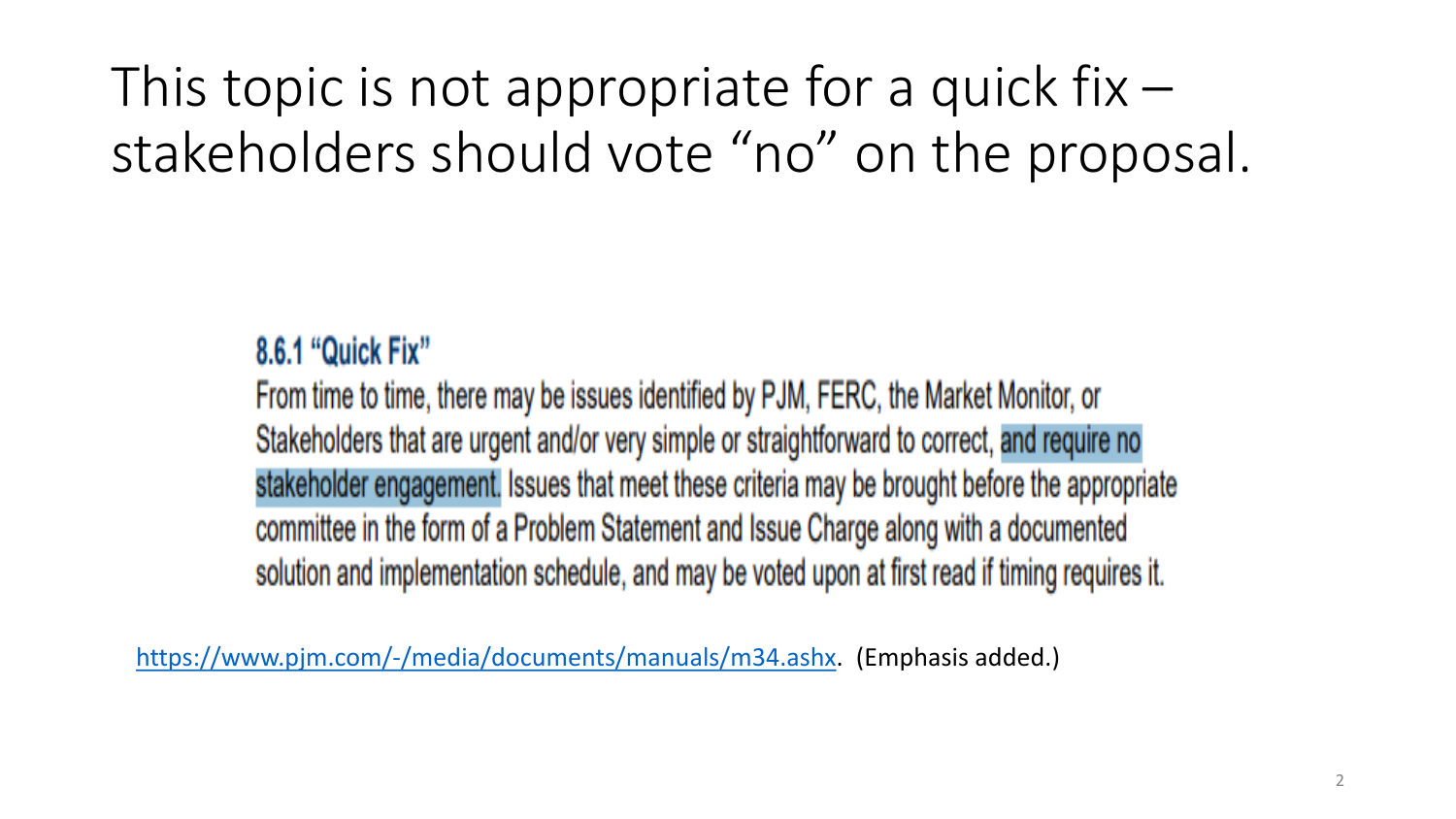## This topic is complicated

PJM included some Q&As as part of the PC presentation. Some of the responses create more questions. For example, PJM Q&A May #5, below:

- 5. Is PJM in compliance with the Operating Agreement DEA provisions today?
	- Since issuance of the February 8 Order, PJM has been in communication with FERC Enforcement and FERC policy  $\circ$ staff.
	- In addition to projects selected through a proposal window and regionally allocated, PJM has begun the process O set forth in OA Schedule 6, section 1.5.8(j) to issue DEAs to transmission owners designated projects selected through the proposal window that were not regionally allocated.
	- PJM is proposing a Quick Fix approach because the current language is not sustainable.  $\circ$

https://www.pjm.com/-/media/committees-groups/committees/pc/2022/20220510/item-07f---designatedentity-agreement-faq---05092022.ashx 3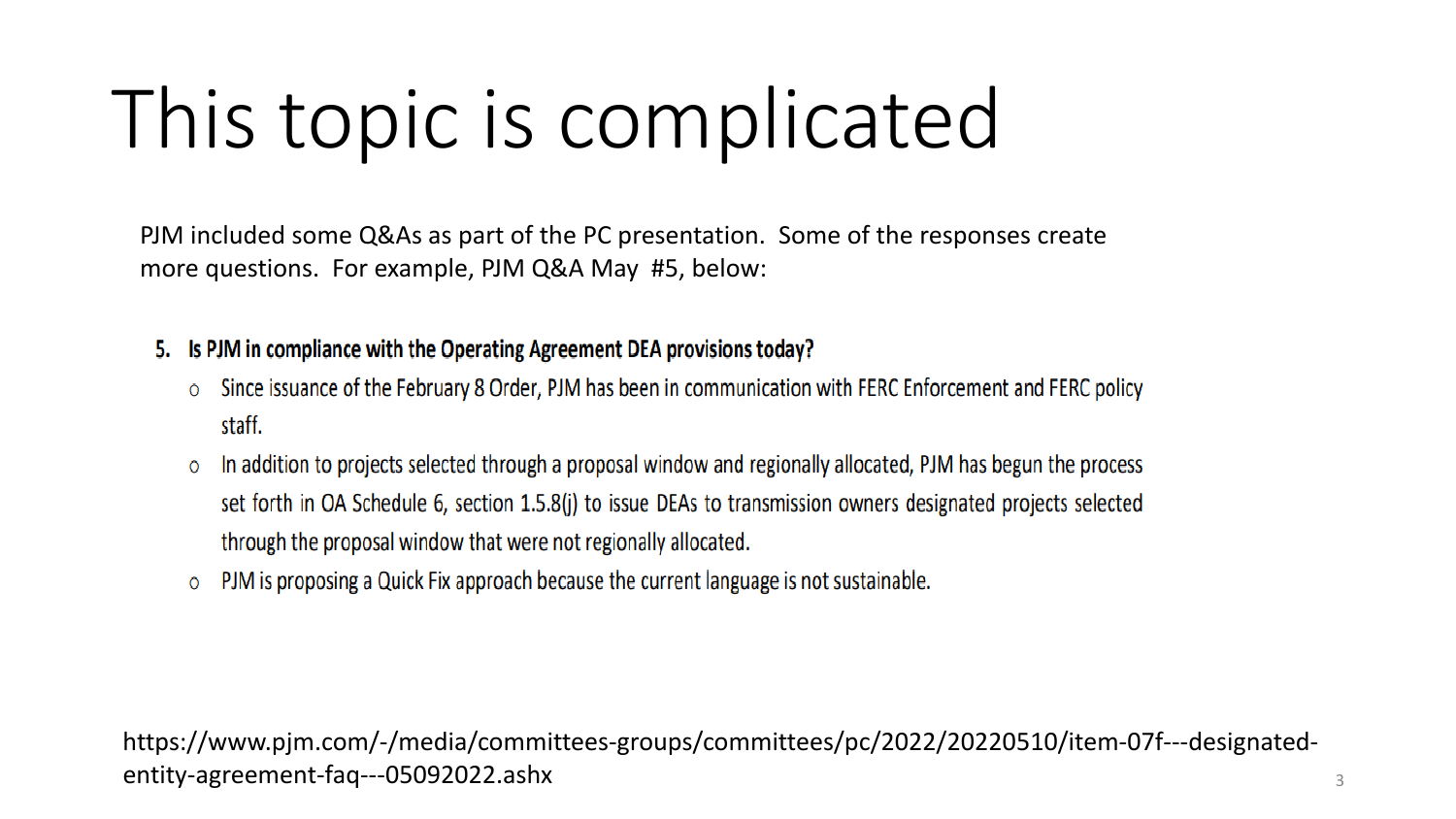## A comprehensive process is needed

- The Advocates have questions;
- The Advocates would like input into the possible solutions;
- This process has been on PJM's radar for at least a year, yet, it has avoided stakeholder process; and
- Stakeholder have expressed significant concerns around this process – over seventy voters said "no" to the quick fix process at the PC.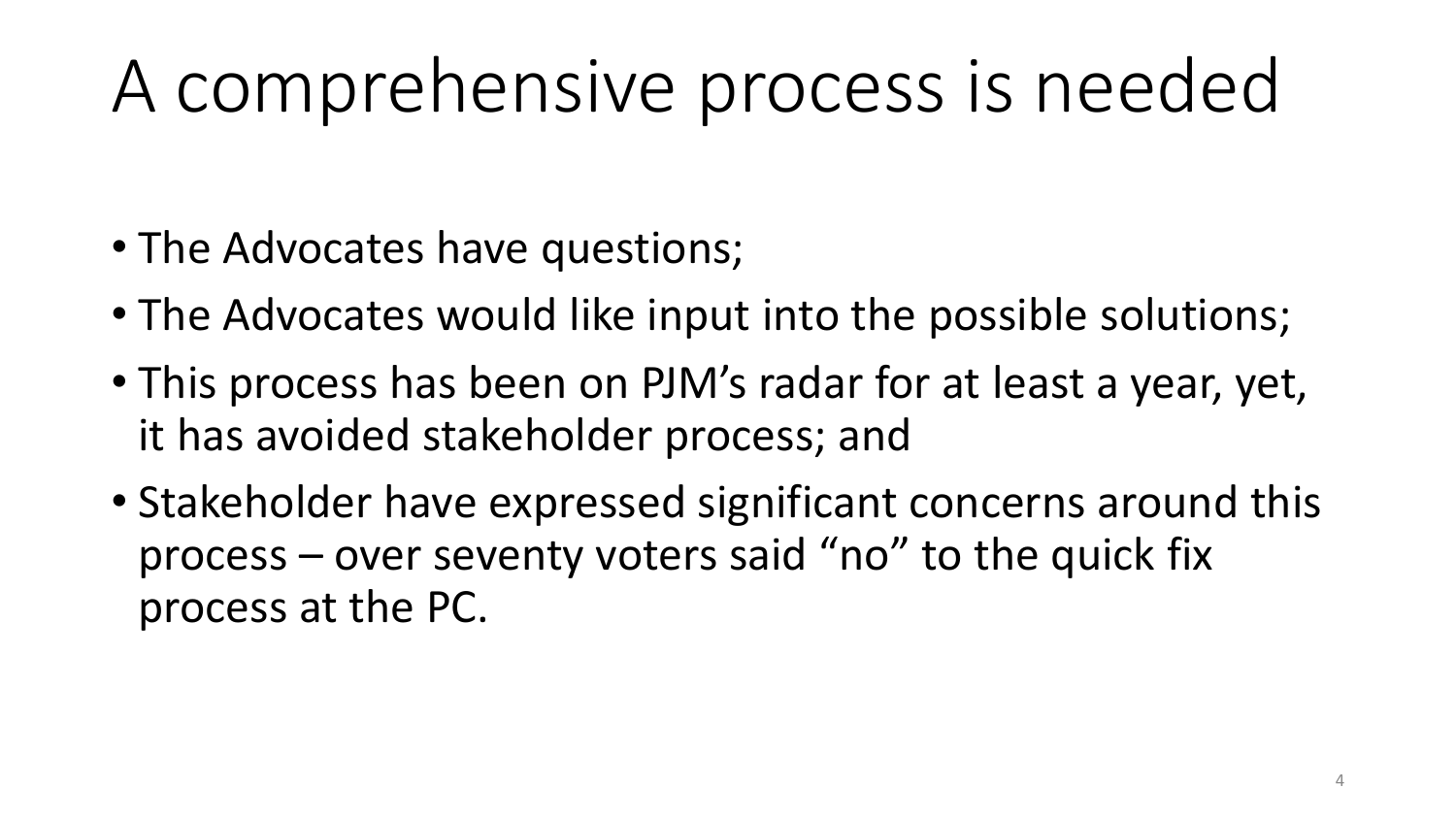### Consumers have questions

#### **Advocates need more information regarding the following**:

1. Provide further education sessions on the status quo policies and expectations for DEAs and the ambiguities that might exist.

2. Provide a comparison of the application of any ambiguities in the rules for existing and planned resources.

3. Provide further education on the relevant FERC filings – include the Order 1000 compliance filing, July 13, 2018 Order Accepting Tariff Revisions in Part and Rejecting Tariff Revisions in Part (Docket No. ER18-1647-000), and the 2021 compliance filing material. For example, the July 13, 2018 FERC order found the DEAs to include more stringent:

- Security requirements (paragraphs 36-42 of the 2018 Order)
- Milestones/Development Schedule (paragraphs 43-49) including the reporting of quarterly progress (paragraph 47)
- Assignment (paragraphs 50 55)

4. Provide education on the relevant past stakeholder discussions where the current DEA policy was developed and any information regarding those discussions. (E.g. Why was three percent established as the appropriate amount for the letter of credit?)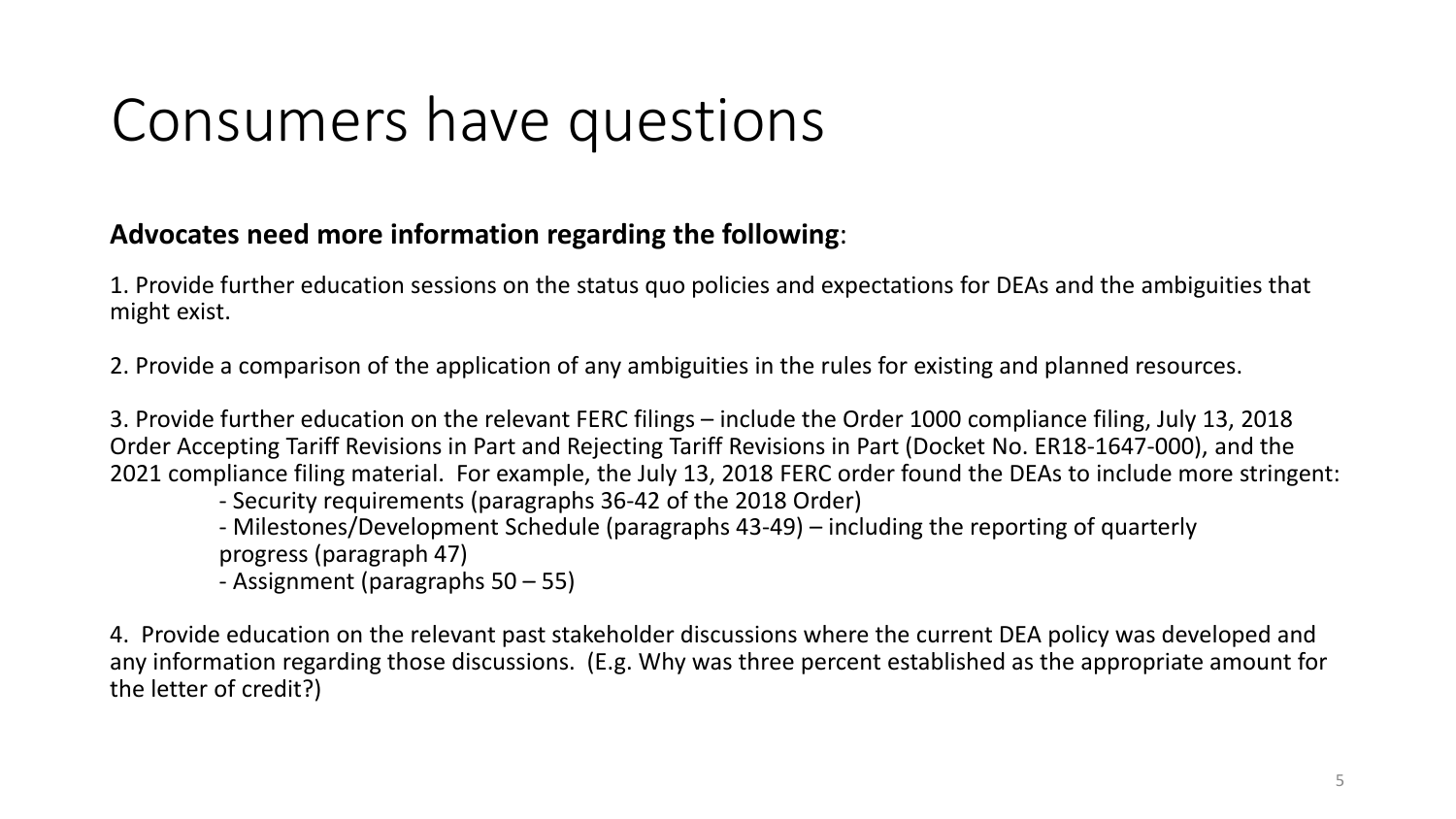### Consumers would like to have input into the solutions

- Why is change necessary and important?
- What is the cost benefit analysis for the current process and changes?
- How will the proposals impact competition in the wholesale transmission space?
- Ensuring oversight of the grid is important. How do any proposals impact the expected oversight?.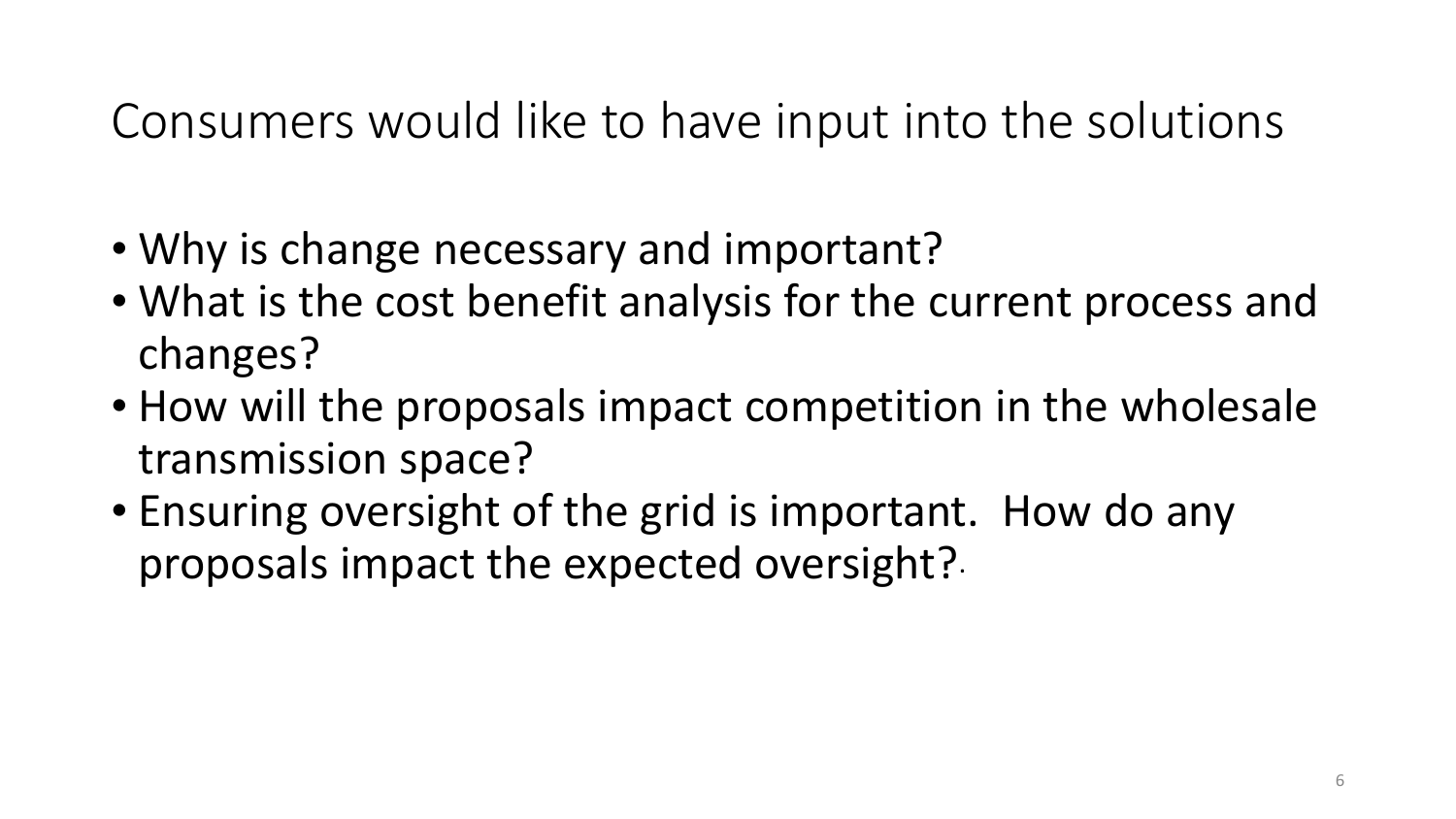## Timeline of key events

- I initially raised questions about this language on May 11th, 2021 after discussions with concerned advocates. I received significant aspects of the answers in April, 2022. While helpful, some of those answers do not match answers from specific transmission owners.
- Timeline:

#### **1.May 11th – initial concerns raised by me.**

- 2.June TOA\_AC PJM presents the issues at a TOA-AC meeting
- 1.August PC informational item (virtually the same as the TOA-AC)
- 2. September PC informational this is what PJM will be doing
- 3. PJM files solution at FERC as a compliance filing on September 1, 2021
	- Procedural and substantive objections were raised
	- FERC rejected the filing on procedural grounds on February 8, 2022
- 4.April 12 truncated educational session focused on PJM's Order no. 1000 compliance filing specific to the DEA and PJM's use of the DEA. *Session was only two hours long and discussion had to be cut off.*
- 5. PJM decides to go with a quick fix with their solution the exact same solution filed on September 1, 2021:
	- 1. May PC meeting almost an hour discussion prior to the vote.
	- 2. Seventy-two "no" votes were cast against a quick fix process during that vote.  $\frac{1}{7}$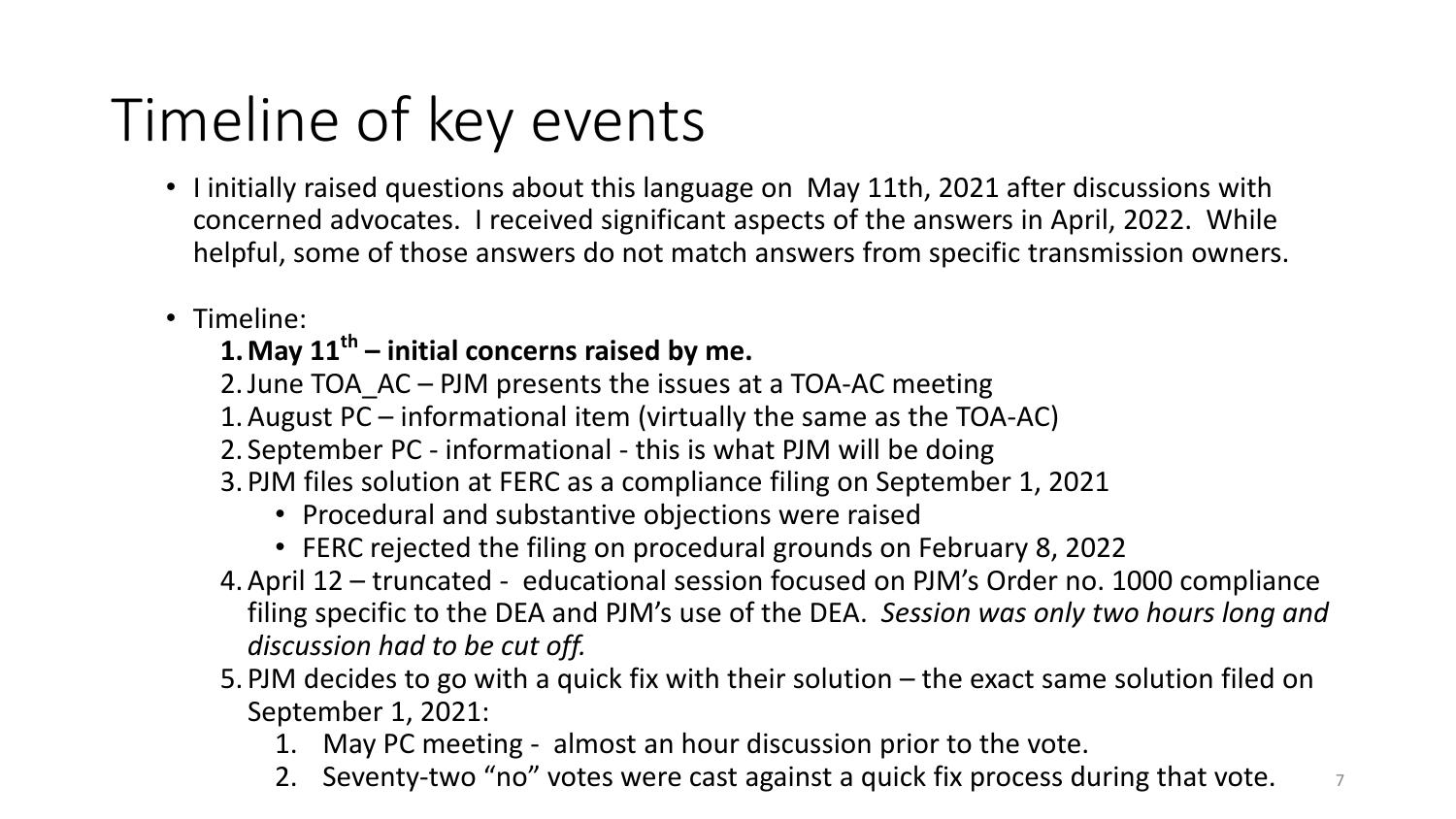### DE Public Advocate Issue Charge

### **Quick Fix**

- Leaves questions on the table.
- Leaves frustrations with implementation
- Ignores direct language from a FERC filing
- Provides a solution that would modify stakeholder positions without stakeholder engagement
- Provides a solution that impacts competition

#### **Proposed Issue Charge**

- Allows for further education to provide an understanding of the process and milestones
- Preserves competition in the transmission space
- Provides an opportunity for the stakeholder process to be utilized
- Encourages a swift process by utilizing a Sr. Task Force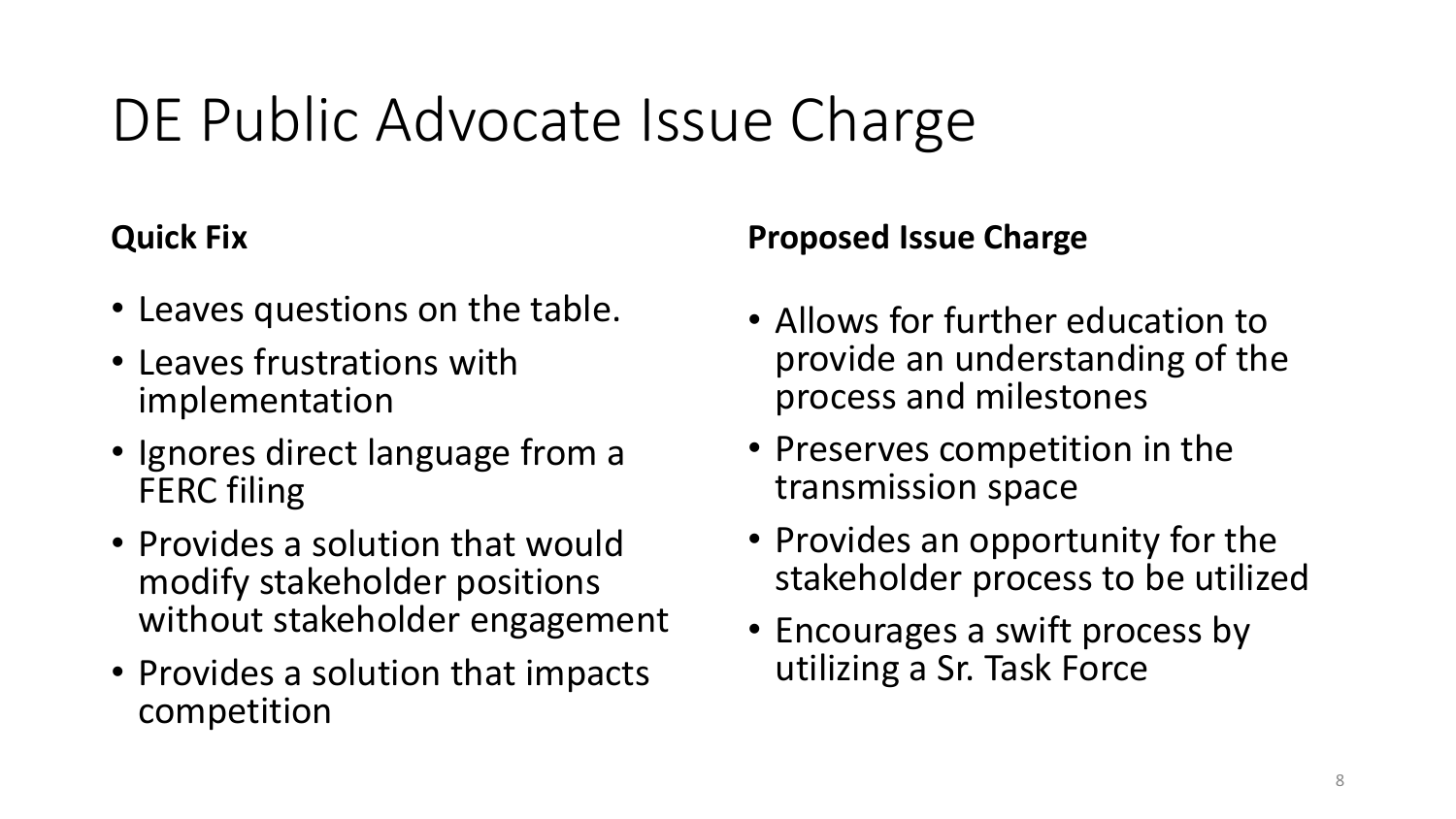## **Contact** information

Greg Poulos, Executive Director, CAPS

Phone: 614-507-7377

E-mail: [poulos@pjm-advocates.org](mailto:poulos@pjm-advocates.org)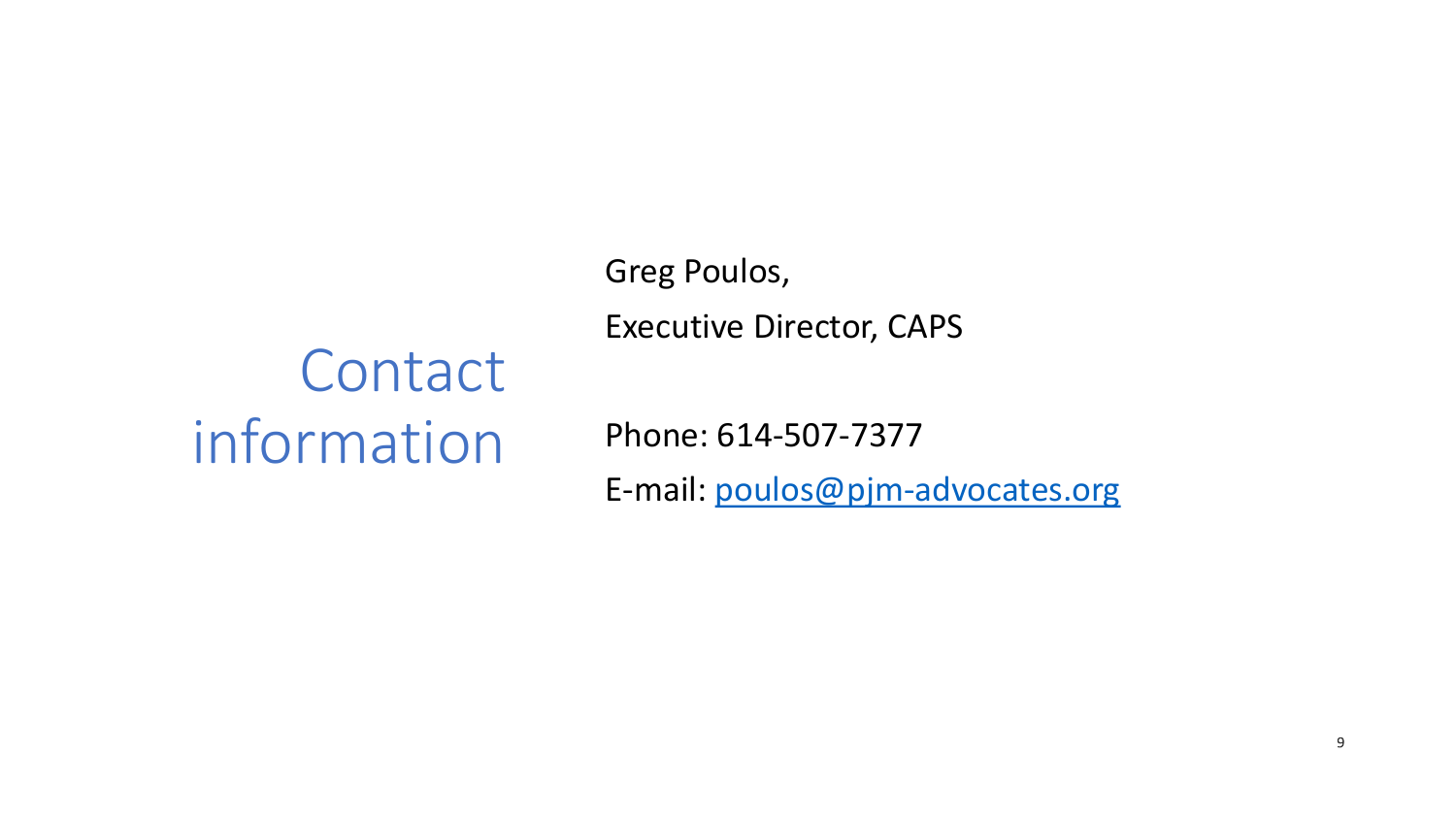# Appendix

Slides to consider adding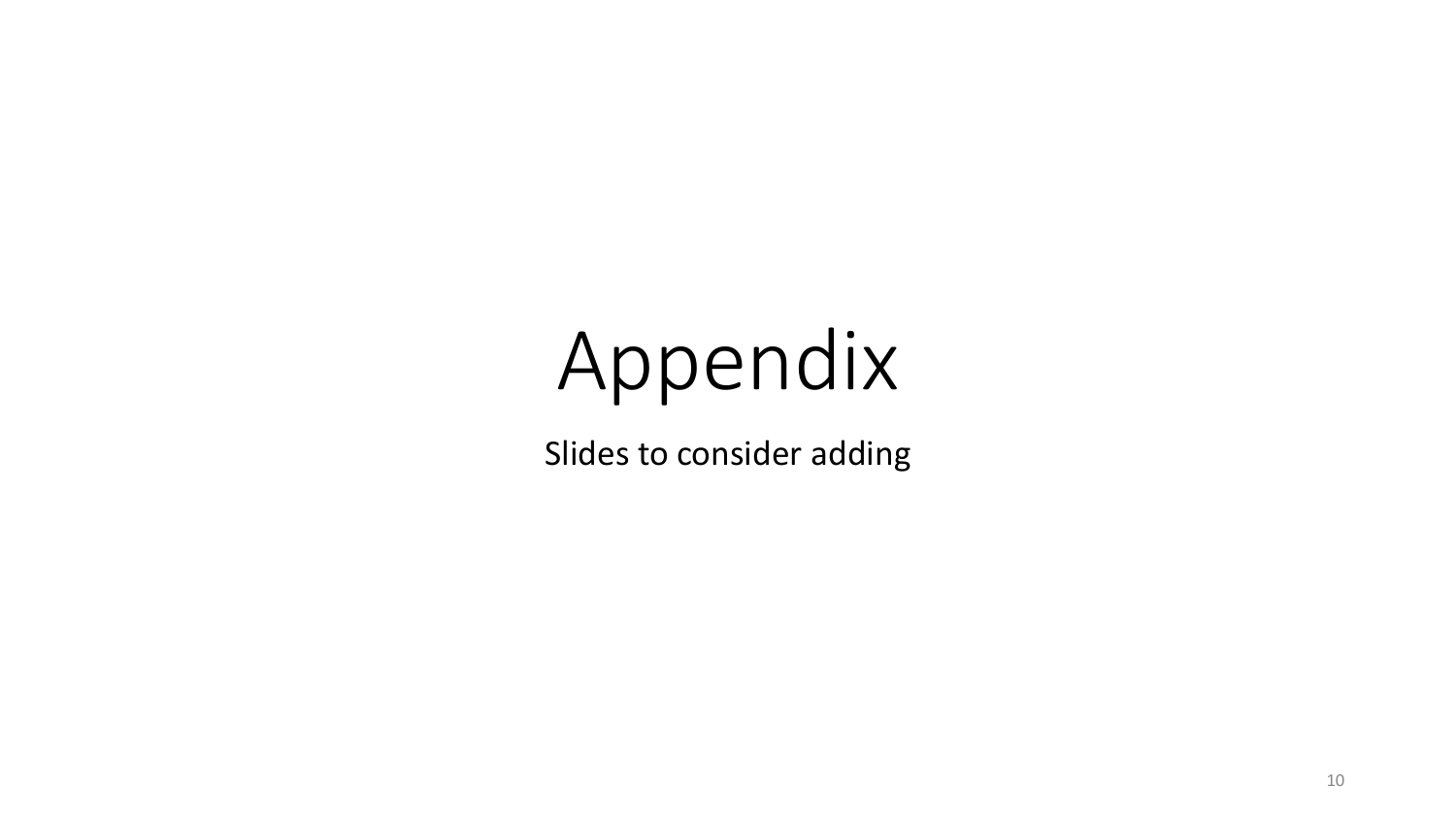### Answers from PJM contradict FERC Order

#### **PJM statement at April MRC**

We find that the terms and conditions of the Consolidated Transmission Owners 33. Agreement are less stringent than those of the Designated Entity Agreement, and accordingly, we find that PJM's proposal would provide an advantage to incumbent transmission owners that are the Designated Entity responsible for developing a

transmission project selected in the RTEP for purposes of cost allocation pursuant to

 $58$  *Id.* P 12.

Schedule 6, section  $1.5.8(1).<sup>61</sup>$ 

<sup>59</sup> Id. (internal citations omitted).

**2018 FERC order on the subject**

<sup>60</sup> Under the PJM tariff, incumbent and nonincumbent transmission developers may submit their proposed regional transmission solutions, including, for example, Transmission Owner Designated Projects, to address a regional transmission need in a PJM competitive proposal window. PJM uses the same process and criteria to select the more efficient or cost-effective transmission solution from the submitted proposed transmission solutions. If PJM selects a Transmission Owner Designated Project as the more efficient or cost-effective transmission solution, PJM then designates it to the incumbent transmission owner under Schedule 6, section 1.5.8(1). PJM Transmittal at 5; PJM Interconnection, L.L.C., Intra-PJM Tariffs, OA, Schedule 6, § 1.5.8 (Development of Long-lead Projects, Short-term Projects, Immediate-need Reliability Projects, and Economic-based Enhancements or Expansions) (16.0.0).

<sup>61</sup> Not all of the transmission projects that PJM must designate to the incumbent transmission owner under Schedule 6, section 1.5.8(1) of the Operating Agreement, i.e.,

Document Accession #: 20180713-3047

Docket No. ER18-1647-000

Filed Date: 07/13/2018

 $-17-$ 

PJM asserts that any different treatment of incumbent and nonincumbent 34. transmission developers caused by its proposal occurs only after project proposals have been evaluated against each other and after applying the same criteria to select the more efficient or cost-effective solution. However, the less stringent requirements in the Consolidated Transmission Owners Agreement that would apply to an incumbent transmission owner that proposes a Transmission Owner Designated Project could provide the incumbent transmission owner with an advantage in PJM's evaluation process. The less stringent requirements in the Consolidated Transmission Owners Agreement also could spare an incumbent transmission owner from a breach (and the associated remedies) that would otherwise be triggered if it executed the Designated Entity Agreement.<sup>62</sup> Although PJM argues that the proposal to exempt incumbent transmission owners from the requirement to execute a Designated Entity Agreement in certain cases will further administrative efficiency, any such benefits do not overcome



Rationale for PJM's Approach

• The DEA does not provide additional protection to consumers beyond that already covered under the provisions of the Consolidated Transmission Owners Agreement (CTOA).

PJM Planning Committee Meeting, May 10, 2022, Item 7a. Application of Designated Entity Agreement, slide 3.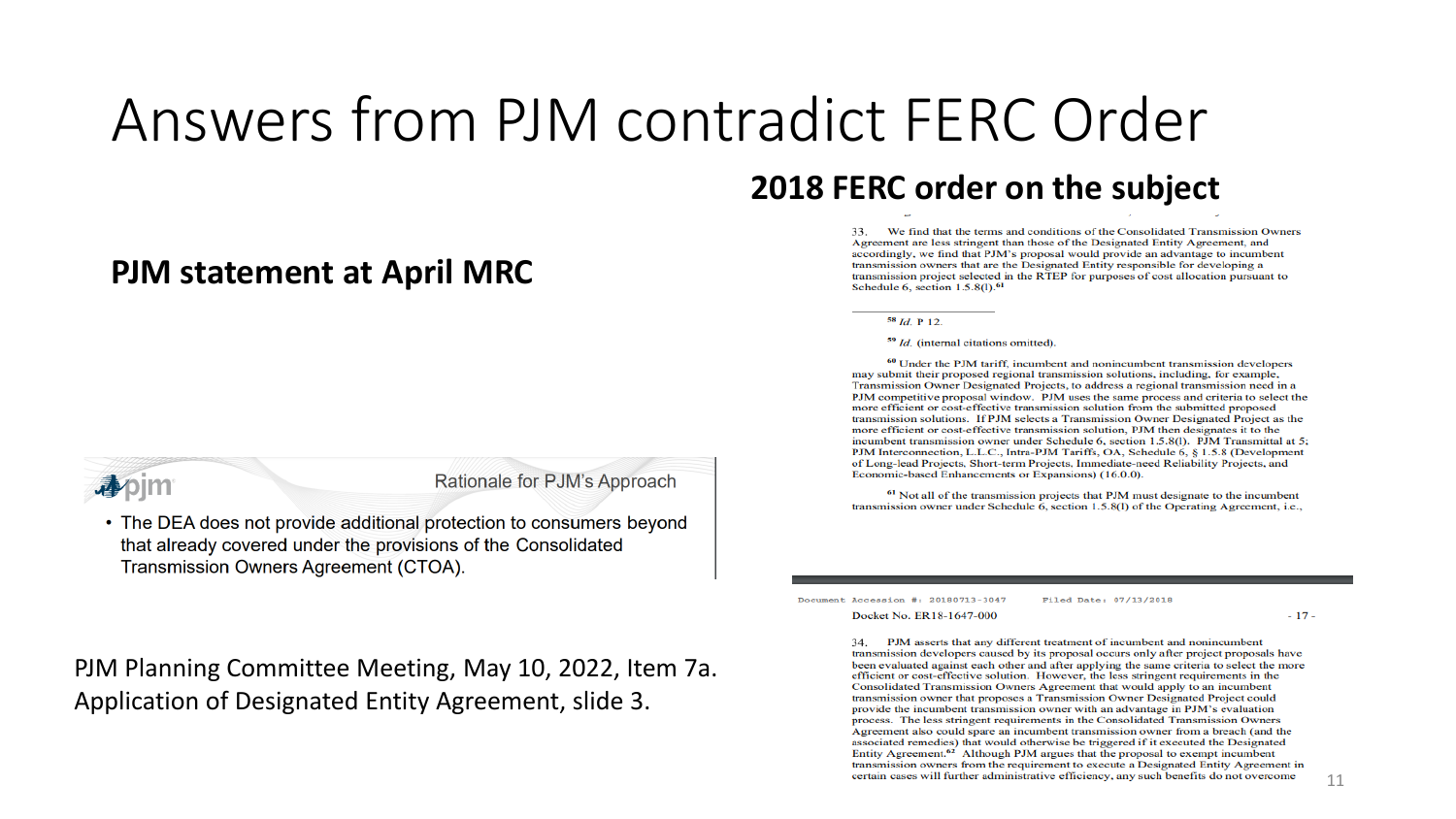### Answers from PJM contradict FERC Order, Cont'd

#### **Milestones/Development Schedule** Ь.

43. We find that the Consolidated Transmission Owners Agreement's milestones requirement are less stringent than the milestones requirements in the Designated Entity Agreement and could disadvantage a nonincumbent transmission development when

<sup>70</sup> NYISO 2015 Order, 153 FERC 161,341 at P 40 (additional citation omitted).

<sup>71</sup> Id. PP 45-46.

ument Accession #: 20180713-3047 Filed Date: 07/13/2018

Docket No. ER18-1647-000

 $-21 -$ 

competing for transmission projects. The Designated Entity Agreement requires a Designated Entity to submit a project development schedule that includes milestone dates. $72$ 

44. As noted in Article 4.1 of the Designated Entity Agreement, failure to meet any milestone date shall constitute a breach under the agreement.<sup>73</sup> Under the Designated Entity Agreement, PJM has the option to reasonably extend the milestone date. Also, under the Breach and Default provisions of the Designated Entity Agreement, after providing an opportunity to cure the breach, PJM may conduct a reevaluation of the project, and PJM may retain both the project in the RTEP and the breaching party as the Designated Entity.<sup>74</sup> In all other cases, including where PJM decides to reassign the project to the transmission owner in whose zone the project is located, the breaching party will be in default.<sup>75</sup> and PJM may then draw upon the Designated Entity's letter of security.<sup>76</sup>

45. In contrast, the Consolidated Transmission Owners Agreement only requires that a transmission owner provide "an acknowledgement of such designation or reasons why

<sup>&</sup>lt;sup>69</sup> PJM Interconnection, L.L.C., Intra-PJM Tariffs, OA Schedule 6, 8 1.7 (Obligation to Build) (2.0.0)) (covering exceptions and conditions of this obligation); Schedule 6, Section 1.5.8(k) (Failure of Designated Entity to Meet Milestones) (covering incumbent transmission owners failure to meet milestones); and PJM, Rate Schedules, TOA (Rate Schedule 42), Article 4, section 9.7.1, (0.0.0) (covering incumbent transmission owner breach and default).